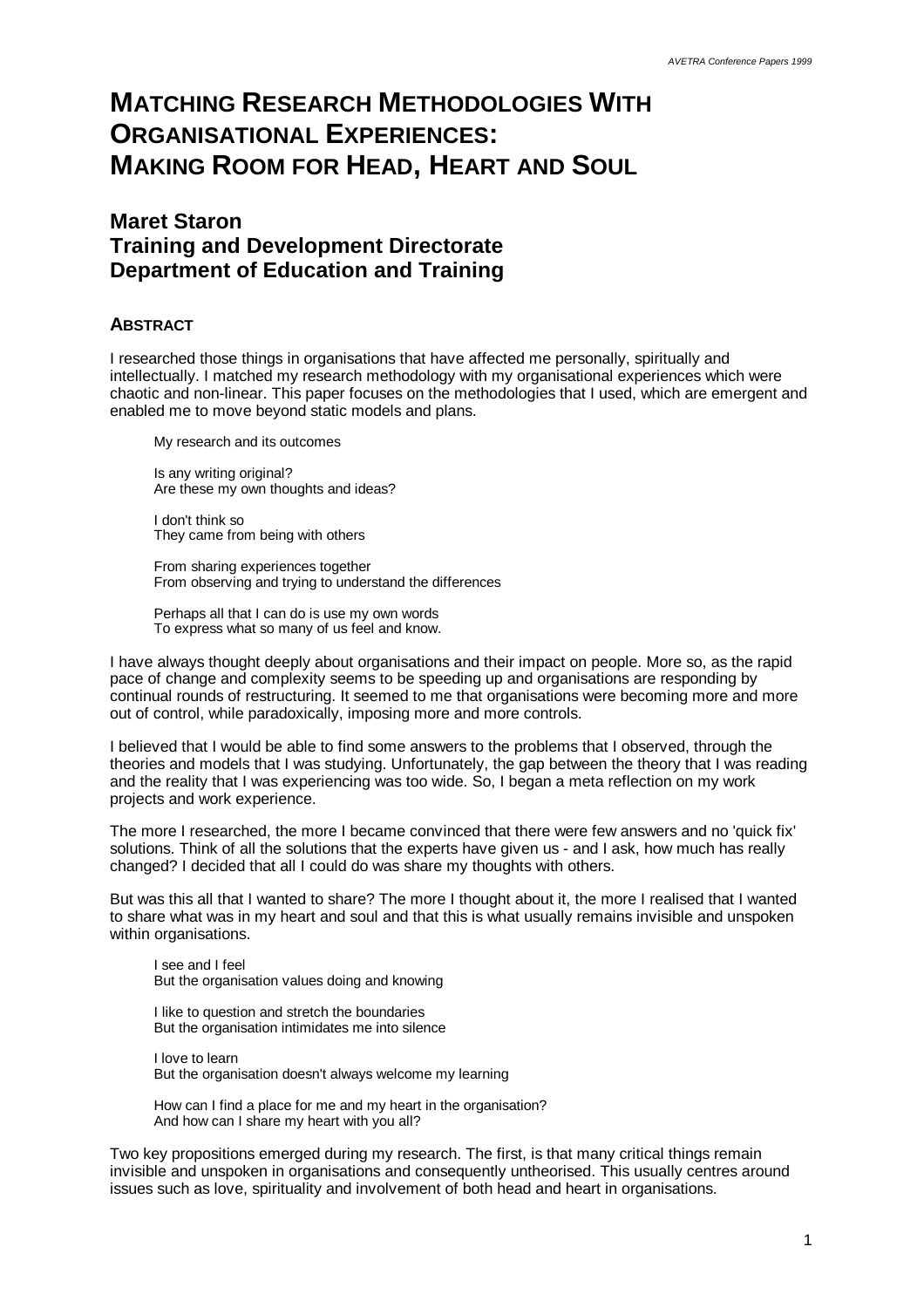The second, is that there is a need for continual movement and the recognition that this is what occurs all around us, whether we are conscious of it or not. We create a lot of problems for ourselves when we pretend things are static and try to stick to one model, paradigm or process.

As I researched these issues, a number of questions kept resurfacing, questions that kept me passionately involved, but ones that I could not necessarily find 'the answer' to. Despite the body of ancient and modern wisdom and knowledge around and within us, why can't we create the futures we desire so much? We learn a lot intellectually, but why do we have such difficulty in implementing it in practice? Why don't our practices match our theories? Why do we think that by changing plans, skills and outcomes, we can change organisations? Why can't we see that the changes come from relationships and primarily from within ourselves? Why do we increase our focus on controls, when our traditional methods are failing us more and more? How can we resurface spirituality within organisations? How can we make the invisible, visible? Is what I am experiencing with the people I work with, what the whole organisation is experiencing?

I found it difficult to keep researching with so many unanswered questions. However, the questions kept me focused, as I attempted to clarify sources of confusion and despair often felt by people within organisations. It enabled my research to be a "process rather than a product, \_ experience rather than work and lived rather than done" (Melamed cited in Reinharz 1992, 217 - 218). There were no clear answers and a key paradox that emerged was that even though change depends on learning, learning is not sustaining our change.

## **Research framework**

I researched what it was like to think, do and be in an organisation

I explored myself deeply and called it 'heuristics' (to keep the academics happy)

I explored in a way that women tend to do and called it 'feminist perspective' (to keep my supervisor happy)

I researched in a spontaneous and non-linear way and called it 'fuzzy logic' (to keep my examiners happy)

I researched the organisational impact on people and called it 'human inquiry' (to keep them all happy)

I questioned theoretical assumptions and designed models and called it 'grounded theory' (to keep my research focused)

I justified, wrote, corrected and revised in a way I'd never have to do If I wasn't researching at the edge.

I needed to study what I was actually experiencing and observing. According to Reinharz (1984), this is not what researchers usually do. Researchers (including herself, initially) usually follow a pattern of rigid adherence to problem formulation, data collection and data analysis. However, research in the field can be experienced as "an unfolding, ever-changing process" (Reinharz 1984, 150). This is what I experienced during my research process. It created feelings of anxiety and doubt, which needs to be expressed as part of the research process.

We are absolutely sure only of what experience gives us; but we should accept experience wholly, and our feelings are a part of it by the same right as our perceptions, consequently, by the same right as 'things' (Bergson 1992, 212).

In bringing my whole self to the research process, I wanted to work towards what Reinharz (1984, 151) achieved with her later studies, when she developed a "greater sense of identity and trust in [herself ... and could] ignore the mythical rules and work according to an inner set of guidelines that permitted flexibility and change". Shepherd (1993,166) describes this as a nurturing approach to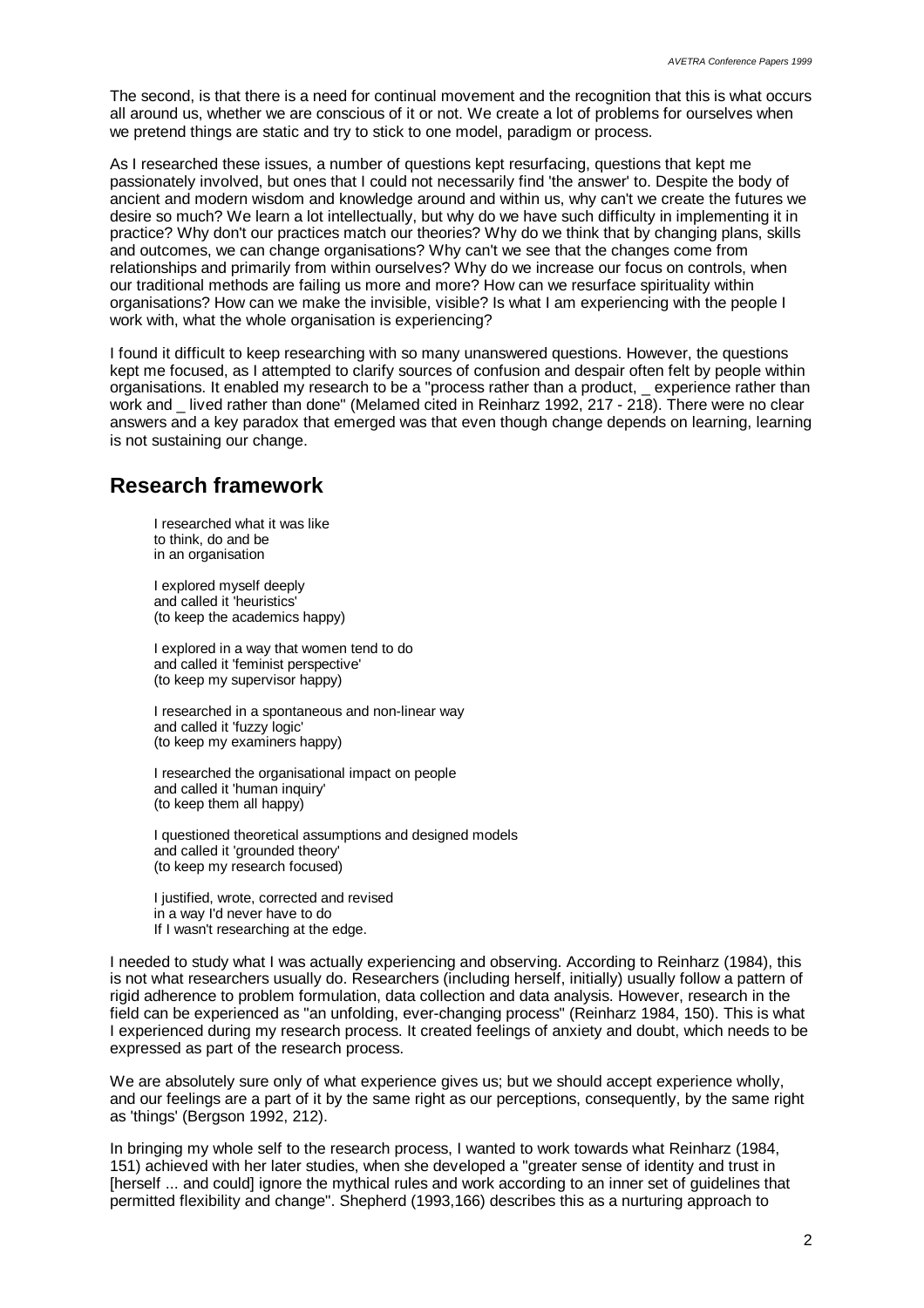research, as it "allows unconscious processes, the movement of the spirit, and the voice of the soul to speak rather than limiting us to information from only rational sources".

Despite my recurring confusion and doubts, I've managed to remain with constantly changing questions and the confusion this creates. Surely more of a meta learning and meta research journey than the traditional linear approach?

### **Research paradigms**

I selected the interpretivism (constructivism) paradigm (Robottom and Hart 1993) as the one most closely describing the paradigm within which I researched. This paradigm states that "reality exists only within the context of a mental framework or construct" (Robottom & Hart 1993, 9). Through my own mental framework, I viewed my research from a humanist/spiritual perspective. I believed that we have to search for the truth that resides within ourselves and we cannot separate ourselves from the people and events around us. Consequently, I made my own meaning, which can result in knowledge being problematic and everchanging (Robottom & Hart 1993). I continuously experienced this.

As an inquirer working within this paradigm, I aimed "for internal rather than external validity" (Robottom & Hart 1993, 10) and my work needs to be read within this context.

## **Key aspects of my methodology**

My methodologies embraced four interrelated key aspects (see Figure 1): ontology, epistemology methodology and expression. Ontology is about "how things are"; epistemology is about "how we can know something (or perhaps nothing) about the matter" (Bateson 1972, 313 - 314). According to Bateson (1972), it is impossible to separate the two. I experienced this both within my research and within organisations.

Interrelated with ontology and epistemology, is the approach we use to 'find out'. We usually do this through plans and measuring outcomes. However, I chose a non-planned, heuristic, non-linear methodology which impacted on the form of expression I used. Expression is usually verbal, intellectual and linear. There needs to be provision for a wider variety of expression within organisations, to recognise the heart as well as the intellect and to express this in an emergent way.

The enormous diversity of modern thought as we in fact find it around us in every form from poems to equations must be acknowledged if we are to understand anything at all about the Life of the Mind. (Geertz 1993, 14).

#### **Figure 1: Key Aspects of My Methodology**

**ONTOLOGY** EPISTEMOLOGY **METHODOLOGY EXPRESSION** BEING KNOWING **THINKING** DOING SAYING

This represents my belief in self, human nature and spirituality and their interconnectedness. We (and everything around us) are in a constant state of fluidity, so the nature of reality as we perceive it, also changes constantly. I am trying to make the connection between how I then think and know. This involves learning about learning and reflecting on how my knowing is constructed. I need to 'find out', through ways that are congruent with fluidity and reflection, thereby enabling me to be more responsive to the moment. I did this through methods such as diary writing and being a participant/observer. I am trying to express this in my writing as an emergent process, linking heart, voice, mind and being. I believe that I brought these four key aspects together in my research, interrelated and intertwined, as they are in real life. In this way, we learn to braid together praxis (theory and action) and poesis (imagination and soul). I did this within a qualitative research framework.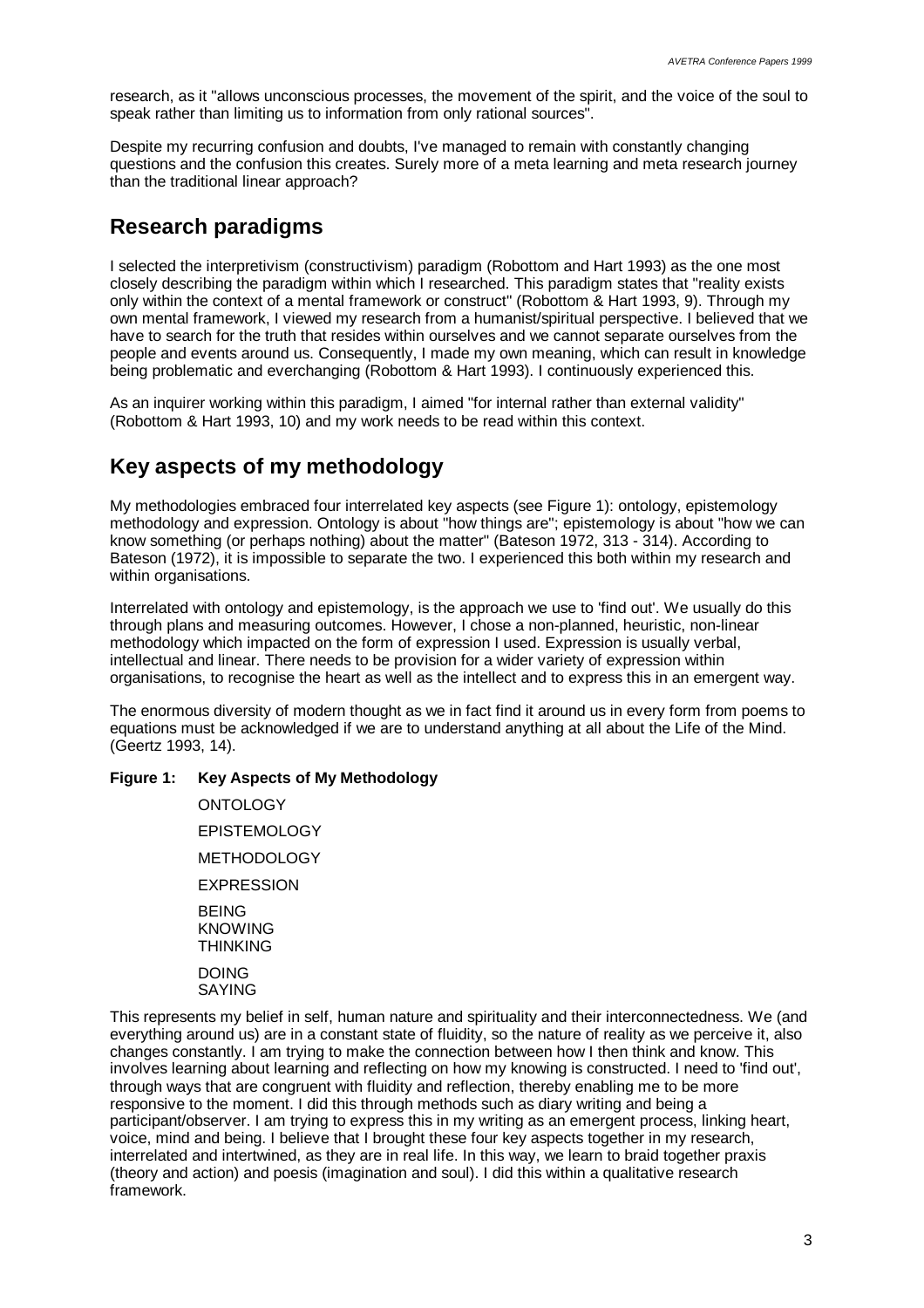### **Qualitative research framework**

Qualitative research can be defined as

an umbrella term covering an array of interpretive techniques which seek to describe, decode, translate, and otherwise come to terms with the meaning, not the frequency, of certain more or less occurring phenomena in the social world (Van Maanen 1983, 9).

This approach enabled me to delve more deeply and personally into the complexity and uncertainty that I was experiencing within organisations. The danger I faced was one of overinterpretation i.e., "reading more into things than reason permits" or underinterpretation i.e., "less into them than it demands" (Geertz 1993, 16). I have probably done both.

The interrelated methodologies that emerged are represented in Figure 2.

#### **Figure 2: Research Framework**

| Qualitative research approach | feminist perspective<br>heuristics approach                                           |
|-------------------------------|---------------------------------------------------------------------------------------|
| Research methodologies        | human inquiry<br>fuzzy logic<br>grounded theory                                       |
| Research methods              | participant/observer<br>diary<br>research learning group<br>critical research friends |

#### **FEMINIST PERSPECTIVE**

I employed many of the approaches used by feminist researchers, even though I did not undertake feminist research as such. I was involved in researching both emotionally, as well as intellectually.

 [A] major feature of feminist epistemology is its refusal to ignore the emotional dimension of the conduct of inquiry \_.[which] involves not only acknowledgment of the affective dimension of research, but also recognition that emotions serve as a source of insight or a signal of rupture in social reality (Fonow & Cook 1991, 9).

I have experienced so much understanding and knowing through my feelings and emotions, but have primarily focused on reason and logic at work. It was during the early stages of my research that I started to feel the dissonance. As I look back, I can see that frequently during my life I have been silent in the presence of 'authority'. I thought, felt and often intuitively knew 'the solutions', but lacked the confidence to speak out. I felt shaky and 'voiceless'. With this background, I started my research journey looking for objective, external answers and solutions to problems within organisations. I found it impossible to proceed along this path for long and I turned to my own, subjective knowing, undertaking my research through a 'feminist perspective'.

I want to find my own voice I want to say what I want to say I want to have the courage to say it I don't expect you all to agree with me I know that you may see things differently.

I was involved in reflexive processes (Fonow & Cook 1991) and dealt "with dilemmas that have no absolute solutions" (Reinharz 1992, 4). I used my intuition to inform what was most appropriate for me to research and record.

Intuition and a nonsystematic approach to reading are cognitive/emotional processes that feel like feminist innovations to those who engage in them because they defy main stream definitions of how one should do scholarly work or science (Reinharz 1992, 232).

#### **HEURISTICS APPROACH**

Knowing the self and taking a personal stance was essential to what and how I researched.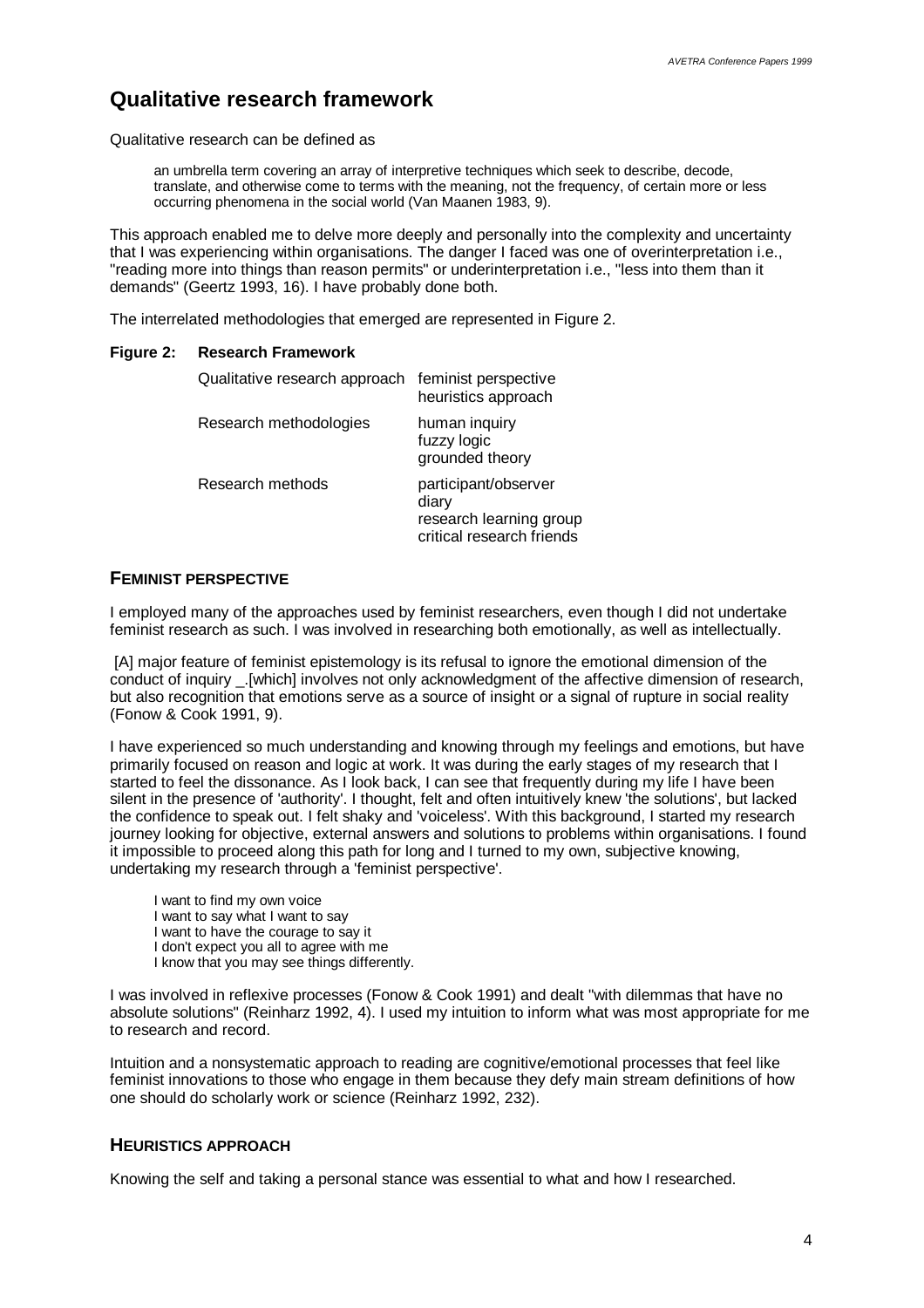Heuristics encourages the researcher to go wide open and to pursue an original path that has its origins within the self and that discovers its direction and meaning within the self. It guides human beings in the process of asking questions about phenomena that disturb and challenge their own existence (Douglass and Moustakas 1985, 53).

I filtered what I saw through my own 'window of the world'. I concentrated on those things that were important to me, that I felt touched my heart and that would sustain me through a number of years of research. As Hill (1997, 1) said, "it is more important to be clear about and follow your 'passion to inquire' than a 'methodology' ".

As my research and learning proceeded heuristically, it spontaneously took a path of its own and kept unfolding, like peeling off the layers of an onion. A good analogy, except that onions make you cry but so do organisations!

The fact that I was unable to clearly identify the problem within organisations sustained my research. According to Ulrich (1994, 22) if you can completely define a problem, you no longer have a genuine problem.

#### **HUMAN INQUIRY**

Many methodological processes supported me in my human inquiry, i.e., in making sense of human activity and experience and in combining both my objective and subjective approaches. I met with a Research Learning Group over a period of four years. I received feedback from a number of people who I considered to be my Critical Research Friends. They advised me on organisational issues and research approaches, and supported me in pursuing my research rigorously. I valued the support of each Critical Friend, in particular my research supervisor, Judy Pinn from the University of Western Sydney Hawkesbury, who sat with me during my uncertainty and confusion, and believed in what I was doing and always gave me the courage to continue.

I arrived with such confusion I must be the only one to have ever felt like this! This state is permanent I will never be sure again Who am I to add to the body of knowledge? But one meets a quiding light Understanding Sure of the process Have faith Stay with it

It's all part of the process And something exciting will come out of it.

### **PARTICIPANT/OBSERVER METHOD**

I was a participant and observer in organisations that I worked in. I observed on a daily basis the crises and difficulties experienced by myself and others within the organisation, and listened to many views about the impact of change. As a participant, I was not always able to be an impartial observer and I was aware of the bias that I must have. However, in situations where motives, attitudes, beliefs, and values direct much, if not most of human activity, the most sophisticated instrumentation we possess is still the careful observer - the human being who can watch, see, listen ... question, probe, and finally analyse and organize his direct experience (Guba & Lincoln 1981, 212).

My research could be criticised as being subjective, centred in the self and dependent on my own analysis. Nevertheless, the strength of my approach is that it presents an alternative point of view from that of an impartial or semi-impartial observer. I believed that I could say some important things that could only be seen and said by a participant/observer.

My research led me to perceive that what organisations value are: tasks before relationships and learning; power and ego games before decisions for the good of others; doing before being; planning before values; focusing on 'what is' and not on 'what could be'. And I dreamed that it could be different.

I want to work in new ways I want to try to do new things I want to be ego-less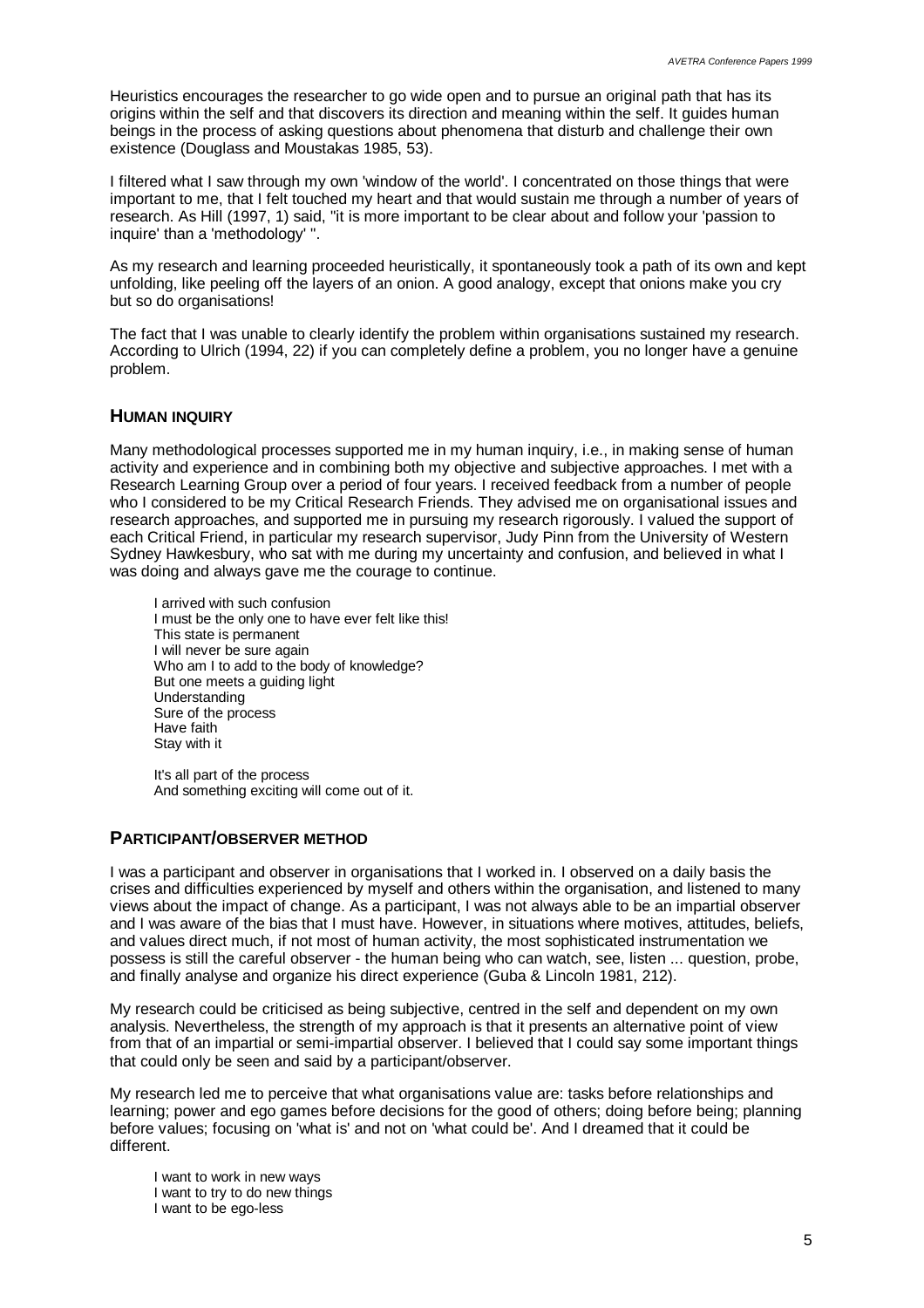But I know that I can't quite make it So, I continue to dream of how it could be.

#### **FUZZY LOGIC**

Fuzzy Logic supported me in moving beyond rational, numerical and linear thinking and analysing, to thinking and analysing in a way that matches our environment, which is filled with vagueness, chaos and uncertainty. Fuzzy logic makes room for alternatives and diversity and accepts that not all can be controlled and calculated. I looked at many issues from many points of view and there was no neat and tidy conclusion that I could draw. The answers kept changing as my awareness levels changed.

The theory of fuzzy logic was introduced in 1965 by Lotfi Zadeh, who mathematically computed with words instead of numbers to represent vagueness, which he saw as more realistic than precision. Zadeh (1996, 3) says:

The role model for computing with words is the human ability to reason and make decisions without the use of numbers. A case in point is the problem of parking a car. A human can park without making any measurements.

In social systems and research, the use of imprecise words and descriptions aren't usually tolerated. It's a difficult predicament, where time or funds spent have to be accounted for, yet effort and outcomes are often unmeasurable. (We just pretend to measure them). It's relevant and timely that the underpinnings of organisations and of research, and not just computing and engineering (where fuzzy logic was first introduced), be questioned.

New and 'fuzzy' ways include the need to set few rigid goals (Dimitrov & Kopra 1996). This would have to be one of the most challenging goals for both our research and our organisations, as it is fundamentally contrary to how they operate. That's why I have taken the approach that I have, as I wanted to see if anything would emerge from matching research method to experience in organisations. I involved myself in rounds of learning and change, sitting in the confusion often without plans or pre-set structures and solutions. And in the end, seeing how it does get better as we research our way to new understanding and practice.

#### **DIARY WRITING**

The method that allowed me to bring together all of the issues that I was grappling with in my research was diary writing. Diaries have always been a source of data collection in fields such as anthropology (Geertz, 1993) , action research (Kemmis & McTaggart 1988) and grounded theory (Strauss & Corbin 1990). Geertz (1993, 58) suggests that diaries can only be kept "spontaneously" and "colloquially", with perhaps an illusion that we know best about our own experience, and about the experience of others. This may be so.

I chose diary writing as my primary source of data collection because it enabled me to write regularly, personally, emotionally and intellectually. From the writing emerged interpretations and explanations that I could discuss with others. I relied on my own descriptions, which Van Maanan (1983) describes as fundamental to data collection in qualitative studies. I checked with my Research Learning Group and Critical Friends that my work was both objective and subjective, and used thinking form as well as feeling form. The Diary gave me a rich source of data.

### **GROUNDED THEORY METHODOLOGY**

Grounded theory methodology can be defined as the "discovery of theory from data" (Glaser & Strauss 1967, 1). The theories that emerged during my research were about:

- 1. questioning assumptions underlying organisational theories and developing my own set of assumptions;
- 2. developing a whole-of-organisation model of complexity;
- 3. identifying the individual as the key to effectiveness within organisations;
- 4. acknowledging that human beings are unpredictable and consequently their behaviour in organisations is unpredictable;
- 5. observing that we do not behave as described in many organisational theories or organisational plans;
- 6. therefore there is a need to be guided by principles, relevant to the individual and to groups.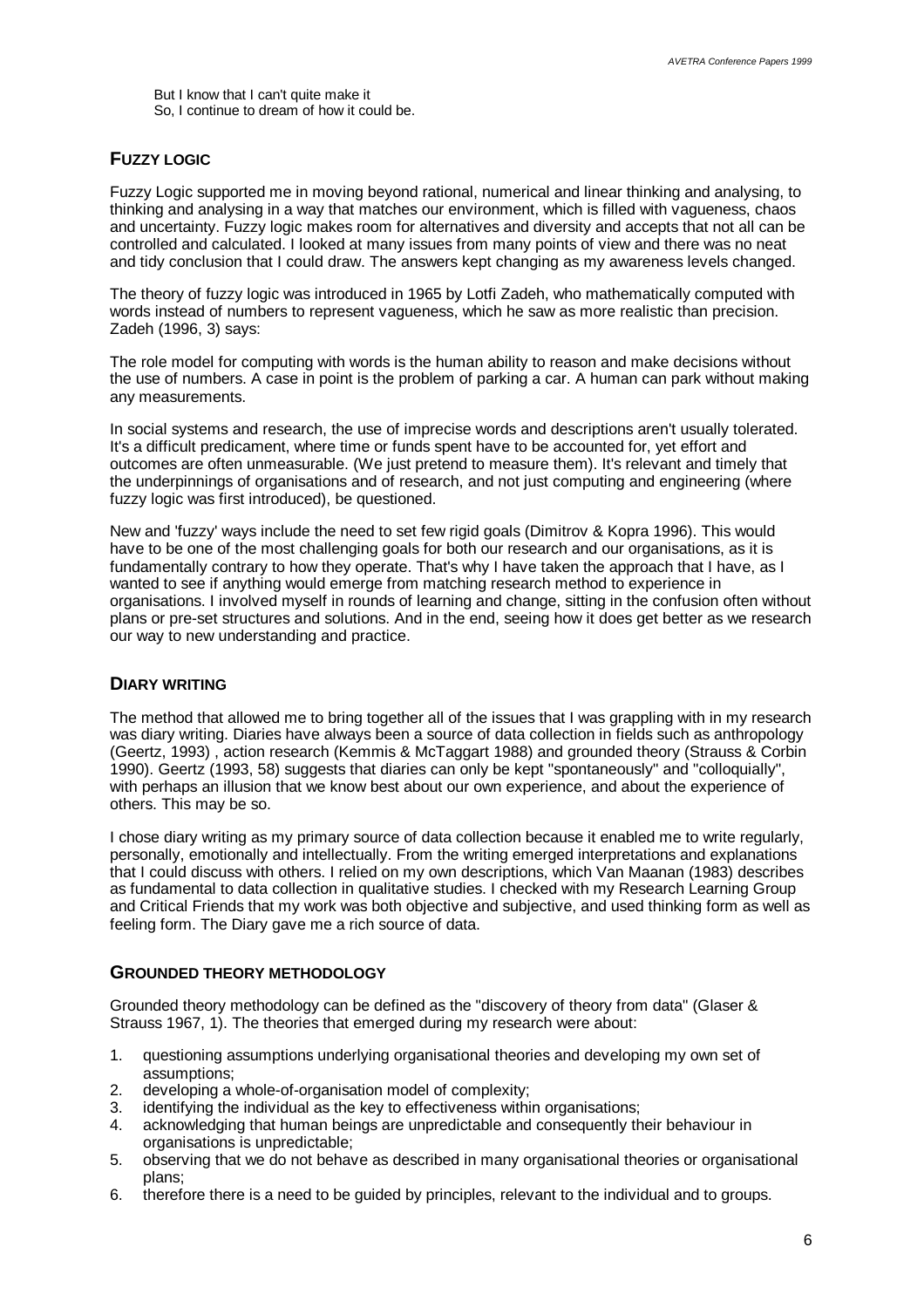These theories emerged unexpectedly because I was working with a basic contradiction - method implies classification, but I had decided to research without a plan. A plan would only tell of my "desire to control a reality that is slippery and evasive and perplexing beyond comprehension" (Wheatley 1994, 26). I will have "reduced and described and separated things into cause and effect, and drawn the world in lines and boxes" (Wheatley 1994, 27 - 28). I've attempted to be linear and logical for most of my life - I now needed to do it differently. My plan would come out of my writing and not vice versa and I wanted to find the 'emergence'. I needed to prove to myself that it could be done. That it could be different to most working environments, where plans are imposed as prerequisites for outcomes, with an assumption that the beginning and end should be the same, i.e., as planned in advance.

# **Validity and reliability**

In researching in this way, i.e., with understanding as the primary rationale for the investigation, the criteria for trusting the study are going to be different than if discovery of a law or testing a hypothesis is the study's objective (Merriam 1988, 166).

I have not attempted to achieve validity and reliability of my research findings through methods such as measurement and experiment. Instead, it emerges from the integrity with which I approach my subjective and objective experiences, and through the transparent audit trail and extensive documentation of the processes that I used.

Guba and Lincoln (1981, 213) suggest that "replicability of any given experience is less important in understanding human behaviour than is the recognisability of the description by those who lived the experience". Those who have read my work in progress have certainly 'recognised' the situations that I have described and the conclusions that I have drawn.

# **More than an external experience**

I brought my whole self to the research journey - emotionally, spiritually, intellectually and physically. I believe that this is what we need to bring to our organisations.

My work may be seen to be more for myself than others. I particularly wanted to get to know myself better during the research process. However, as Krishnamurti (in Lutyens 1954, 12) says, "to know oneself is to study oneself in action, which is relationship". And through my own actions, in relationship with others, I wanted to help change the way things are within organisations. I looked deep inside myself and this was not easy to do.

Everyone can have noticed that it is more difficult to make progress in the knowledge of oneself than in the knowledge of the external world. Outside oneself, the effort to learn is natural; one makes it with increasing facility; one applies rules. Within, attention must remain tense and progress become more and more painful; it is as though one were going against the natural bent (Bergson 1992, 41).

Bergson (1992, 41) asks: "Is there not something surprising in this?" We would think that we know our internal selves best. However, our minds keep focused on external matters and when we do focus on the internal, it has a dramatic impact on our lives and our research.

I jumped into the deep end of the pool To see if I could swim or not And sometimes I found people to hold hands with And other times I didn't.

### **REFERENCES**

Bateson Gregory 1972, Steps to an Ecology of Mind. Balletine Books, New York. Belenky Mary, Clinchy Blythe, Goldberger Nancy and Tarule Jill 1986, Women's Ways of Knowing: The

Development of Self, Voice, and Mind. Basic Books, New York.

Bergson Henri 1992, The Creative Mind: An Introduction to Metaphysics. Citadel Press, New York. Berman Morris 1990, Coming To Our Senses: Body and Spirit in the Hidden History of the West. Unwin Paperbacks, London.

Capra Fritjof 1983, The Turning Point: Science, Society and the Rising Culture. Flamingo, London.